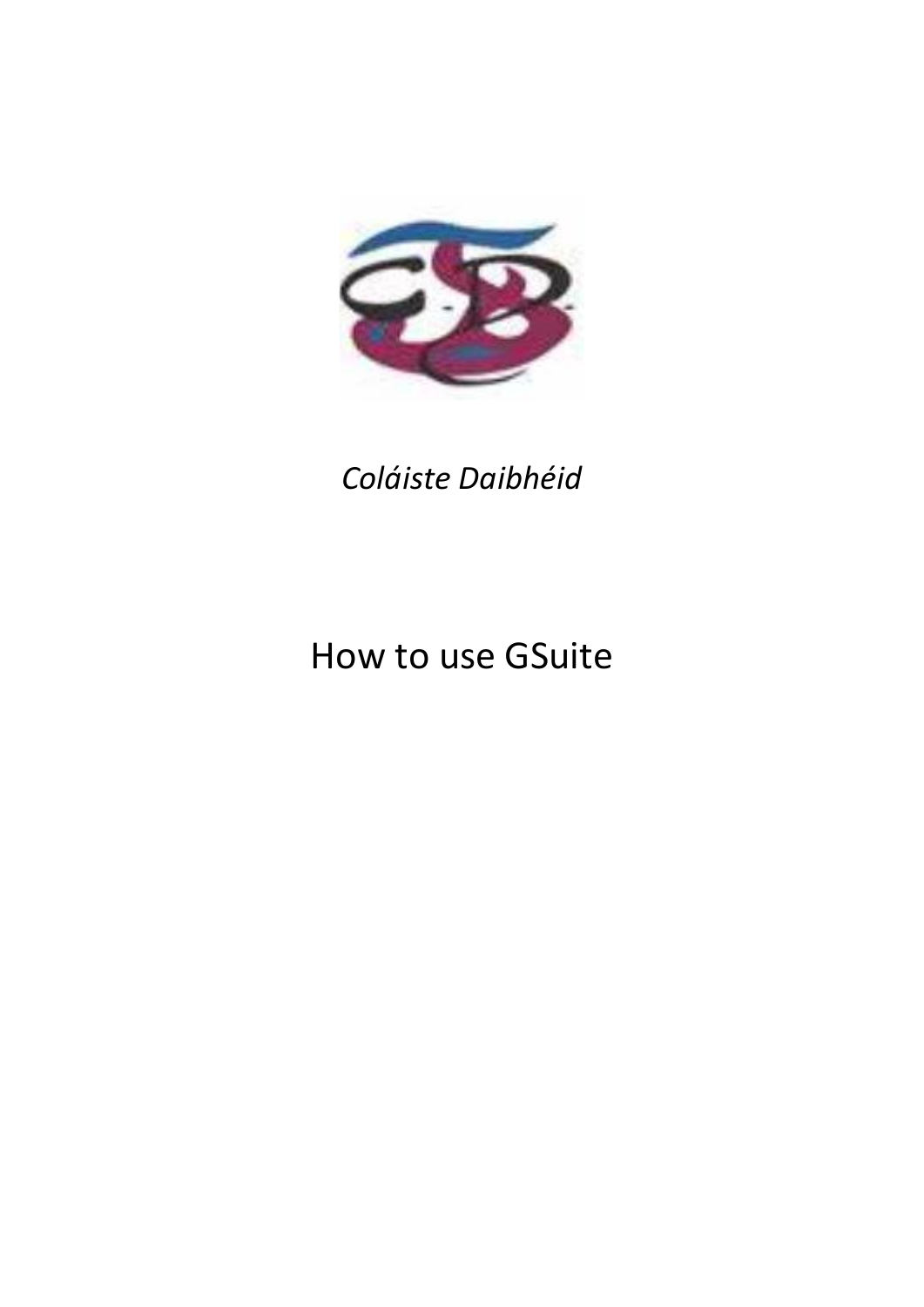#### **Logging in.**

#### Method 1:

Open chrome on your computer or tablet. There will be a button in the top right had corner 'gmail'. Click this and a log in page will appear asking for the log in details. Enter your details and your email inbox will open up.

#### Method 2:

Go to colaistedaibheid.ie. On the homepage there is a link to the google log in page. Follow this and enter the requested details.

#### Method 3:

Follow this link <https://mail.google.com/>.

#### **Important Note**:

Google chrome is the most efficient browser to use with GSuite. There is a separate log in for chrome itself which can be signed in as a different account to that which is accessing the apps in gsuite. This can cause some functionality problems in the apps from time to time and is worth checking if something isn't working the way it should.

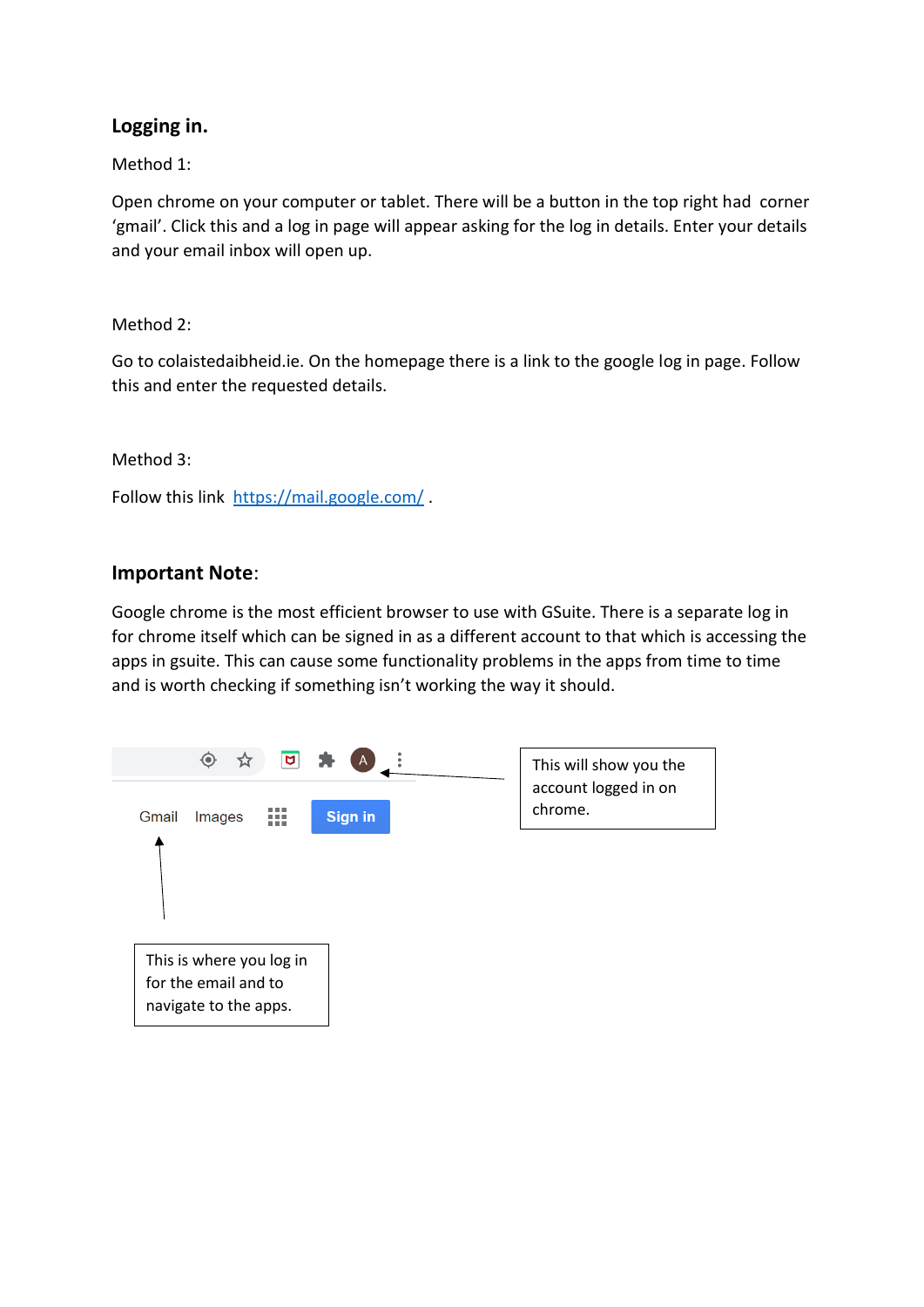### **Google Classroom**:

There are two ways to get to google classroom

- 1. Go to the email account as outlined in the methods above. Teachers can send a direct invitation to the pupil.
- 2. A teacher can give a code to the student and the student adds themselves into the classroom.

#### Method 1:

Follow the directions from step 1 and log in to the email. Open the email from the teacher and click on the link within. This will open a new page on the browser.

Method 2:

Follow the instructions above and go to your inbox.

At the top right hand corner, click on the apps logo (sometimes referred to as the waffle)

....<br>Click on the icon for classroom.

Once in the classroom app, you will see a plus sign in the top right hand corner. Click on this and 'join class' will appear. Once prompted enter the code given by the teacher.

| Join class |  |
|------------|--|

#### **Completing assignments on Google Classroom**

Teachers can assign work with deadlines in classroom.

[Details on how to work on assignments can be found here](https://support.google.com/edu/classroom/answer/9073815?hl=en&ref_topic=9050121) .

Details [on submitting assignments can be found here.](https://support.google.com/edu/classroom/answer/6020285?hl=en&co=GENIE.Platform%3DDesktop) 

[Support for working on google classroom can be found here.](https://support.google.com/edu/classroom#topic=6020277)